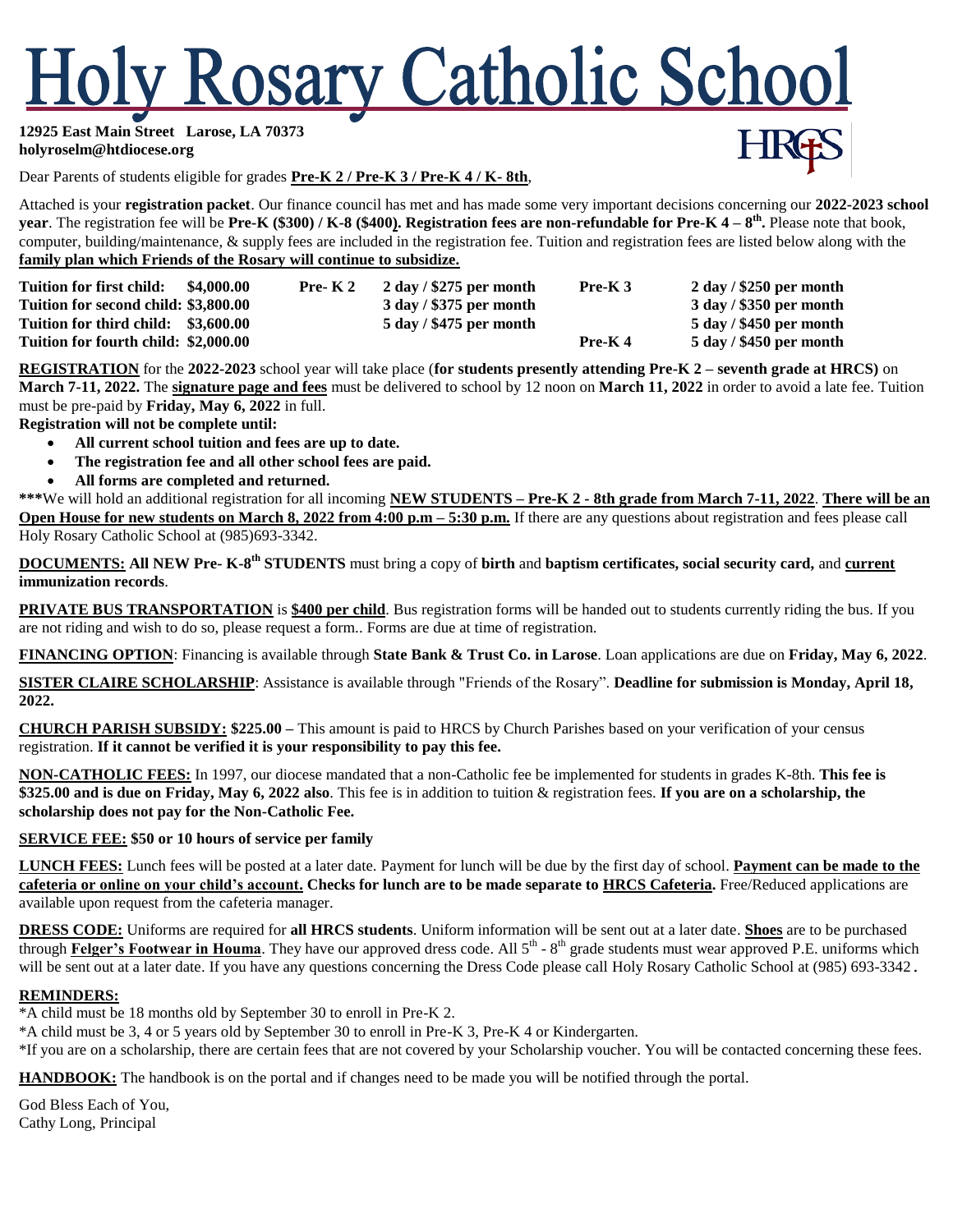|                                                                                                                                                                                                                                      |                  |                   |                                                                                                                                                                                                                                     | Sex: ______ Grade (2022-2023): _________ |               |                           |                |                                                                                                                                                                                                                                |
|--------------------------------------------------------------------------------------------------------------------------------------------------------------------------------------------------------------------------------------|------------------|-------------------|-------------------------------------------------------------------------------------------------------------------------------------------------------------------------------------------------------------------------------------|------------------------------------------|---------------|---------------------------|----------------|--------------------------------------------------------------------------------------------------------------------------------------------------------------------------------------------------------------------------------|
| Last                                                                                                                                                                                                                                 | First            |                   | <b>Middle</b>                                                                                                                                                                                                                       |                                          |               |                           |                |                                                                                                                                                                                                                                |
| <b>Mailing Address:</b>                                                                                                                                                                                                              |                  |                   | <b>Home Physical Address:</b>                                                                                                                                                                                                       |                                          |               |                           |                |                                                                                                                                                                                                                                |
|                                                                                                                                                                                                                                      |                  |                   | <u> La provincia de la contrada de la con</u>                                                                                                                                                                                       |                                          |               |                           |                |                                                                                                                                                                                                                                |
| <b>PO Box/Address</b>                                                                                                                                                                                                                |                  | ST<br><b>City</b> | Zip House #   Street #   City   Zip                                                                                                                                                                                                 |                                          |               |                           |                |                                                                                                                                                                                                                                |
|                                                                                                                                                                                                                                      |                  |                   |                                                                                                                                                                                                                                     |                                          |               |                           |                |                                                                                                                                                                                                                                |
|                                                                                                                                                                                                                                      |                  |                   |                                                                                                                                                                                                                                     |                                          |               |                           |                |                                                                                                                                                                                                                                |
| Date of birth: $\Box$ Place of birth: $\Box$ Place of birth: $\Box$ Birth Cert. #                                                                                                                                                    |                  |                   |                                                                                                                                                                                                                                     |                                          |               |                           |                |                                                                                                                                                                                                                                |
| Month Day Year                                                                                                                                                                                                                       |                  |                   | City/Town                                                                                                                                                                                                                           |                                          | <b>State</b>  |                           |                |                                                                                                                                                                                                                                |
|                                                                                                                                                                                                                                      |                  |                   |                                                                                                                                                                                                                                     |                                          |               |                           |                |                                                                                                                                                                                                                                |
|                                                                                                                                                                                                                                      |                  |                   |                                                                                                                                                                                                                                     |                                          |               |                           |                |                                                                                                                                                                                                                                |
| I am registered in: _______________________________Church Parish. You are responsible for the out-of-parish fee $(K-8th)($225.00)$ if                                                                                                |                  |                   |                                                                                                                                                                                                                                     |                                          |               |                           |                |                                                                                                                                                                                                                                |
| this cannot be verified by your church parish.                                                                                                                                                                                       |                  |                   |                                                                                                                                                                                                                                     |                                          |               |                           |                |                                                                                                                                                                                                                                |
|                                                                                                                                                                                                                                      |                  |                   |                                                                                                                                                                                                                                     |                                          |               |                           |                |                                                                                                                                                                                                                                |
|                                                                                                                                                                                                                                      |                  |                   |                                                                                                                                                                                                                                     |                                          |               |                           |                |                                                                                                                                                                                                                                |
|                                                                                                                                                                                                                                      |                  |                   |                                                                                                                                                                                                                                     |                                          |               |                           |                |                                                                                                                                                                                                                                |
|                                                                                                                                                                                                                                      |                  |                   |                                                                                                                                                                                                                                     |                                          |               |                           |                |                                                                                                                                                                                                                                |
| Last                                                                                                                                                                                                                                 |                  |                   | <b>First</b>                                                                                                                                                                                                                        |                                          | <b>Middle</b> |                           |                |                                                                                                                                                                                                                                |
|                                                                                                                                                                                                                                      |                  |                   |                                                                                                                                                                                                                                     |                                          |               |                           |                |                                                                                                                                                                                                                                |
| Address (if different from child)                                                                                                                                                                                                    |                  |                   |                                                                                                                                                                                                                                     |                                          |               |                           |                |                                                                                                                                                                                                                                |
|                                                                                                                                                                                                                                      |                  |                   |                                                                                                                                                                                                                                     |                                          |               |                           |                |                                                                                                                                                                                                                                |
|                                                                                                                                                                                                                                      |                  |                   |                                                                                                                                                                                                                                     | <b>Name</b>                              |               |                           | <b>Address</b> | <b>Phone</b>                                                                                                                                                                                                                   |
|                                                                                                                                                                                                                                      |                  |                   |                                                                                                                                                                                                                                     |                                          |               |                           |                |                                                                                                                                                                                                                                |
|                                                                                                                                                                                                                                      | Last grade level |                   |                                                                                                                                                                                                                                     |                                          |               |                           |                |                                                                                                                                                                                                                                |
|                                                                                                                                                                                                                                      |                  |                   |                                                                                                                                                                                                                                     |                                          |               |                           |                |                                                                                                                                                                                                                                |
|                                                                                                                                                                                                                                      |                  |                   |                                                                                                                                                                                                                                     |                                          |               |                           |                |                                                                                                                                                                                                                                |
|                                                                                                                                                                                                                                      |                  |                   |                                                                                                                                                                                                                                     |                                          |               |                           |                |                                                                                                                                                                                                                                |
| Official documentation must be available at HRCS in order to enforce any restrictions of a guardian/parent.                                                                                                                          |                  |                   |                                                                                                                                                                                                                                     |                                          |               |                           |                |                                                                                                                                                                                                                                |
| Mother: <u>Andreas and the second second in the second second in the second second in the second in the second second in the second second in the second in the second in the second in the second in the second in the second i</u> |                  |                   |                                                                                                                                                                                                                                     |                                          |               | $\_$ Living: $(Y \_) (N)$ |                |                                                                                                                                                                                                                                |
| First                                                                                                                                                                                                                                | <b>M.I.</b>      | <b>Maiden</b>     |                                                                                                                                                                                                                                     | <b>Present Married</b>                   |               |                           |                |                                                                                                                                                                                                                                |
|                                                                                                                                                                                                                                      |                  |                   |                                                                                                                                                                                                                                     |                                          |               |                           |                |                                                                                                                                                                                                                                |
| Address (if different from child)                                                                                                                                                                                                    |                  |                   |                                                                                                                                                                                                                                     |                                          |               |                           |                |                                                                                                                                                                                                                                |
|                                                                                                                                                                                                                                      |                  |                   | Mother's Employer: __                                                                                                                                                                                                               |                                          |               |                           |                |                                                                                                                                                                                                                                |
|                                                                                                                                                                                                                                      |                  |                   |                                                                                                                                                                                                                                     |                                          | <b>Name</b>   |                           | <b>Address</b> | <b>Phone</b>                                                                                                                                                                                                                   |
|                                                                                                                                                                                                                                      |                  |                   |                                                                                                                                                                                                                                     |                                          |               |                           |                | Mother's Religion: The Contract of The Contract of The Contract of The Contract of The Contract of The Contract of The Contract of The Contract of The Contract of The Contract of The Contract of The Contract of The Contrac |
|                                                                                                                                                                                                                                      | Last grade level |                   |                                                                                                                                                                                                                                     |                                          |               |                           |                |                                                                                                                                                                                                                                |
| List all other children in this family under 18 years of age:                                                                                                                                                                        |                  |                   |                                                                                                                                                                                                                                     |                                          |               |                           |                |                                                                                                                                                                                                                                |
| Name:                                                                                                                                                                                                                                | Sex:             | D.O.B.:           | Place:                                                                                                                                                                                                                              |                                          | Grade:        | School:                   |                |                                                                                                                                                                                                                                |
|                                                                                                                                                                                                                                      |                  |                   |                                                                                                                                                                                                                                     |                                          |               |                           |                |                                                                                                                                                                                                                                |
|                                                                                                                                                                                                                                      |                  |                   | <u> 1989 - Jan Barnett, fransk politik (d. 1989)</u>                                                                                                                                                                                |                                          |               |                           |                |                                                                                                                                                                                                                                |
|                                                                                                                                                                                                                                      |                  |                   |                                                                                                                                                                                                                                     |                                          |               |                           |                |                                                                                                                                                                                                                                |
| List all your other HRCS/Alumni Children.                                                                                                                                                                                            |                  |                   |                                                                                                                                                                                                                                     |                                          |               |                           |                |                                                                                                                                                                                                                                |
|                                                                                                                                                                                                                                      |                  |                   |                                                                                                                                                                                                                                     |                                          |               |                           |                |                                                                                                                                                                                                                                |
|                                                                                                                                                                                                                                      |                  |                   |                                                                                                                                                                                                                                     |                                          |               |                           |                |                                                                                                                                                                                                                                |
|                                                                                                                                                                                                                                      |                  |                   | Date of Birth <b>Exercise 2</b> and 2 and 2 and 2 and 2 and 2 and 2 and 2 and 2 and 2 and 2 and 2 and 2 and 2 and 2 and 2 and 2 and 2 and 2 and 2 and 2 and 2 and 2 and 2 and 2 and 2 and 2 and 2 and 2 and 2 and 2 and 2 and 2 and |                                          |               |                           |                | <u>Pre-K 2 &amp; Pre-K 3 Only</u>                                                                                                                                                                                              |
|                                                                                                                                                                                                                                      |                  |                   |                                                                                                                                                                                                                                     |                                          |               |                           |                | Please check off how many days                                                                                                                                                                                                 |
|                                                                                                                                                                                                                                      |                  |                   |                                                                                                                                                                                                                                     |                                          |               |                           |                | you would prefer and preference.                                                                                                                                                                                               |
|                                                                                                                                                                                                                                      |                  |                   |                                                                                                                                                                                                                                     |                                          |               |                           |                |                                                                                                                                                                                                                                |
|                                                                                                                                                                                                                                      |                  |                   |                                                                                                                                                                                                                                     |                                          |               |                           |                | 2 days _______ 3 days _______ 5 days ______                                                                                                                                                                                    |

**Form#\_\_\_\_\_**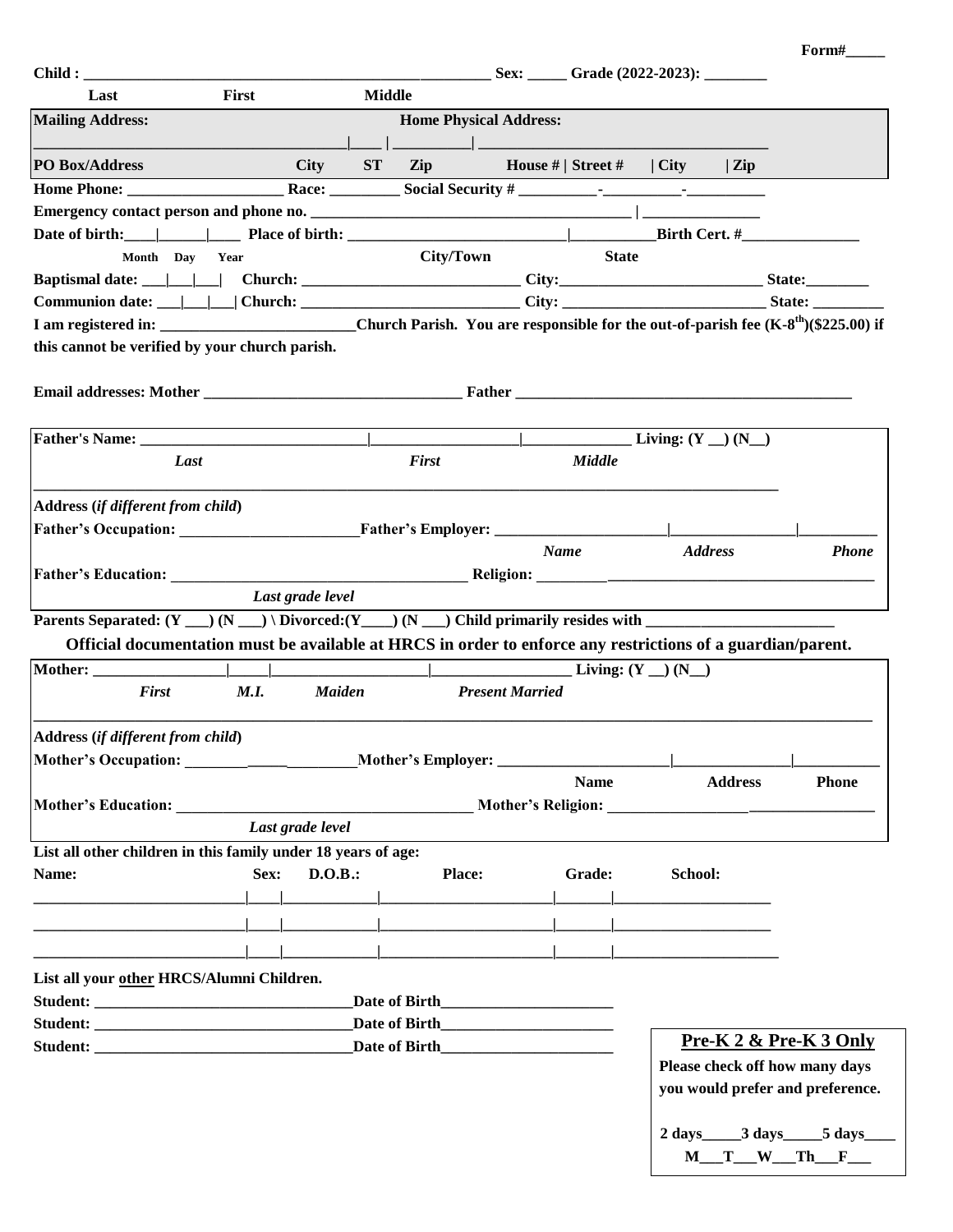## **Health Report**

|                                                                                       |                    |                |                                          | Grade: $\frac{2022-2023}{\frac{2022-2023}{\cdots}}$ |           |
|---------------------------------------------------------------------------------------|--------------------|----------------|------------------------------------------|-----------------------------------------------------|-----------|
|                                                                                       | $\overline{First}$ | Middle Initial | Last                                     |                                                     |           |
|                                                                                       |                    |                |                                          |                                                     |           |
|                                                                                       |                    |                |                                          |                                                     |           |
|                                                                                       |                    |                |                                          |                                                     |           |
|                                                                                       |                    |                |                                          |                                                     |           |
| Specify any physical handicaps or limitations in activities:                          |                    |                |                                          |                                                     |           |
| List prescribed medications and drugs of which the school staff should be made aware: |                    |                |                                          |                                                     |           |
|                                                                                       |                    |                |                                          |                                                     |           |
|                                                                                       |                    |                |                                          | Grade: $\boxed{\phantom{202222231}}$                |           |
|                                                                                       | First              | Middle Initial | Last                                     |                                                     |           |
|                                                                                       |                    |                |                                          |                                                     |           |
|                                                                                       |                    |                |                                          |                                                     |           |
|                                                                                       |                    |                |                                          |                                                     |           |
|                                                                                       |                    |                |                                          |                                                     |           |
| Specify any physical handicaps or limitations in activities:                          |                    |                |                                          |                                                     |           |
| List prescribed medications and drugs of which the school staff should be made aware: |                    |                |                                          |                                                     |           |
|                                                                                       |                    |                |                                          |                                                     |           |
| 3.) Child's Name: First Middle Initial                                                |                    |                | Grade: $\boxed{\qquad \qquad 2022-2023}$ |                                                     |           |
|                                                                                       |                    |                |                                          |                                                     |           |
|                                                                                       |                    |                |                                          |                                                     |           |
|                                                                                       |                    |                |                                          |                                                     |           |
| Specify any past or present significant illnesses or diseases:                        |                    |                |                                          |                                                     |           |
|                                                                                       |                    |                |                                          |                                                     |           |
| List prescribed medications and drugs of which the school staff should be made aware: |                    |                |                                          |                                                     |           |
|                                                                                       |                    |                |                                          |                                                     |           |
|                                                                                       |                    |                |                                          | Grade: $[\_$                                        |           |
|                                                                                       | First              | Middle Initial | Last                                     |                                                     | 2022-2023 |
|                                                                                       |                    |                |                                          |                                                     |           |
|                                                                                       |                    |                |                                          |                                                     |           |
| List past childhood diseases: ___________                                             |                    |                |                                          |                                                     |           |
| Specify any past or present significant illnesses or diseases:                        |                    |                |                                          |                                                     |           |
|                                                                                       |                    |                |                                          |                                                     |           |
|                                                                                       |                    |                |                                          |                                                     |           |
|                                                                                       |                    |                |                                          |                                                     |           |
|                                                                                       |                    |                |                                          |                                                     |           |

## **Parent/Guardian Commitment**

**I \_\_\_\_\_\_\_\_\_\_\_\_\_\_\_\_\_\_\_\_\_\_\_\_\_\_\_\_\_\_\_\_, as a parent/guardian of a student/s of Holy Rosary Catholic School, understand that I am obligated to abide by certain rules and stipulations as directed by Holy Rosary Catholic School Handbook and Administration. As a parent I realize that my duties are to pay tuition, be good stewards of time, talents, treasure, and abide by school policies and procedures. I will also assist my child in adhering to certain standards in the areas of academics, discipline, dress code, mass attendance, social studies fairs, religious instruction, social media, extracurricular activities, and other activities not listed, whether it is in or out of school. In doing so, we are teaching our children to be responsible Christians in an ever-challenging world.**

**To the best of my Knowledge, I also attest that all information provided to Holy Rosary Catholic School is accurate and complete.**